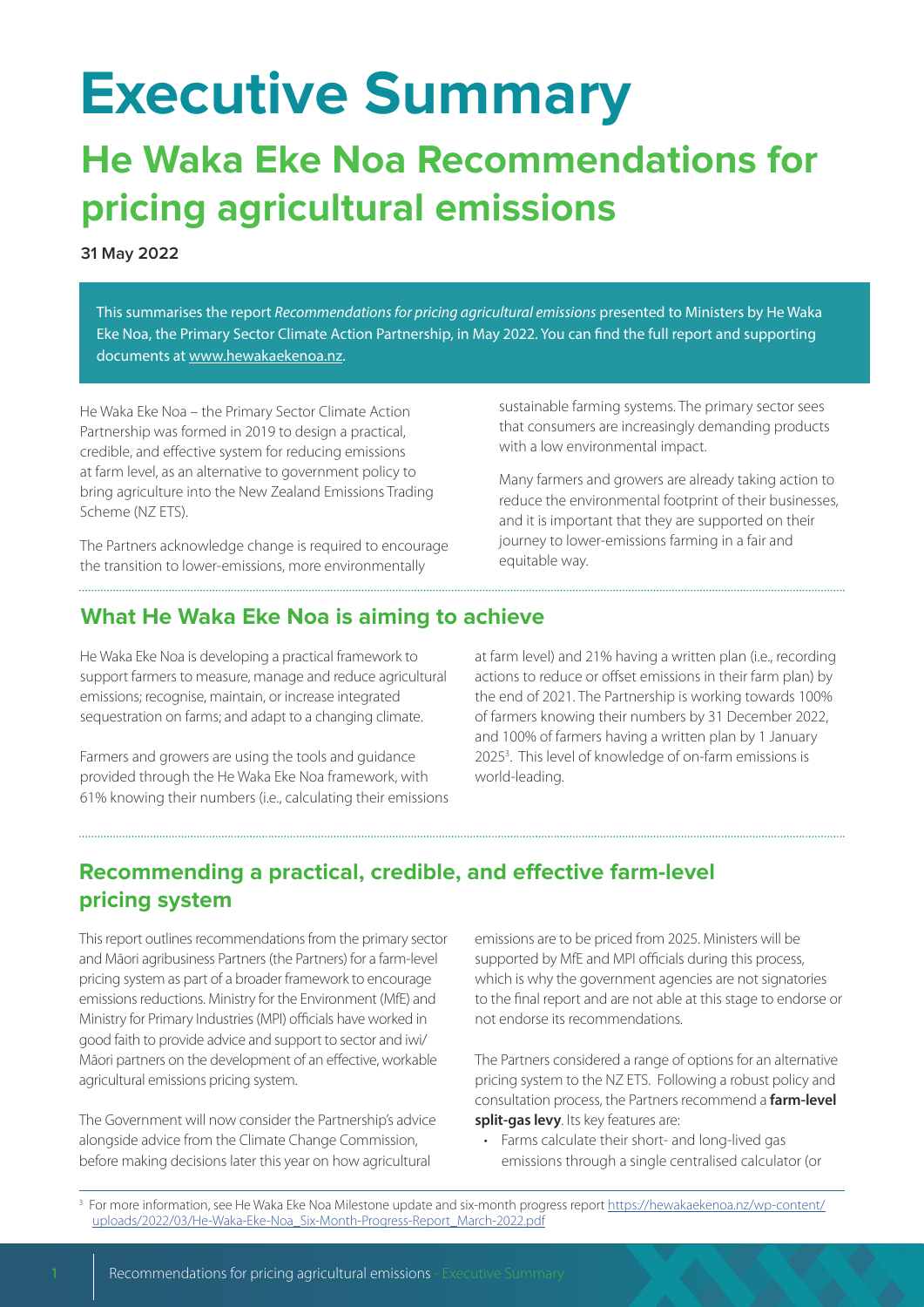through existing tools and software that are linked to the centralised calculator).

- Calculated on-farm emissions determine the levy cost rather than the use of national averages.
- Recognition of reduced emissions from on-farm efficiencies and mitigations as they become available.
- Incentives are provided for uptake of actions (practices and technologies) to reduce emissions.
- A split-gas approach applies different levy rates to short- and long-lived gas emissions.
- On-farm sequestration is recognised, which could offset the cost of the emissions levy.
- Levy revenue is invested in research, development, and extension (providing technical advice and information) including a dedicated fund for Māori landowners.
- A System Oversight Board with expertise and representation from the primary sector, will work closely with an Independent Māori Board to provide recommendations on levy rates and prices, and set the strategy for use of levy revenue.

The Partners consider the recommended system to be a practical, credible, and more effective alternative to pricing agricultural emissions via the NZ ETS.

Levy rates need to be as low as possible while still achieving the objectives of reducing emissions, increasing integrated sequestration, and minimising impacts on primary sector production and profitability. This includes providing for investment in research and development into new mitigations technologies and funding for extension to support uptake of actions to reduce emissions.

The Partners have worked hard to provide a unified view on a pricing system, including collaboration and compromise across varied interests in a diverse primary sector and government Partners, the Ministry for Primary Industries (MPI) and the Ministry for the Environment (MfE). Te Aukaha, led by the Federation of Māori Authorities, provides input from a Māori farmer and grower perspective into the Partnership to ensure support of the land-management aspirations of Māori farmers.

The recommendations represent the best option to create incentives and opportunities to reduce emissions while aligning with legislative requirements for a price on agricultural emissions and maintaining the viability of the primary sector, and vibrancy of rural communities.

#### **What we heard from farmers and growers**

The Partners engaged extensively with farmers and growers, as well as others including rural professionals, during February and March 2022.

The Partners heard that farmers want a transparent, accessible, and integrated system for pricing agricultural emissions that ensures the primary sector remains productive, profitable, and internationally competitive.

Of the options consulted on, there was a strong preference for a farm-level pricing system to give farmers control and autonomy over their farm business and emissions profile and recognition for their actions on farm. Farmers acknowledged the size of the challenge to get a farm-level system established and operational by 2025.

Farmers supported split-gas pricing, the investment of revenue into research and development and the recognition of sequestration from on-farm vegetation, especially types not recognised in the NZ ETS.

Farmers raised concerns for the future of the primary sector, including the impact on the financial viability of some farm

systems and other businesses along the supply chain, the social impact on rural communities, generational farming, and mental wellbeing.

Farmers expressed the importance of remaining internationally competitive and taking care to avoid emissions leakage (shifting production to less emissionsefficient producers offshore).

The key issues raised by Māori agribusiness, landowners, and managers<sup>4</sup> were the impact on business viability and inadequate resourcing and funding. They also highlighted the importance of Te Tiriti o Waitangi being the foundation for any regulatory and/or policy development, and that it is time for a system reset that recognises the interconnectedness of Te Taiao. Of the options presented, the majority preferred a farm-level pricing system.

For further information on the feedback received, the [He Waka Eke Noa Feedback summary report](https://hewakaekenoa.nz/wp-content/uploads/2022/06/FINAL-He-Waka-Eke-Noa-Feedback-summary-report.pdf) can be found on the He Waka Eke Noa website.

4 In feedback received by the Federation of Māori Authorities (FOMA).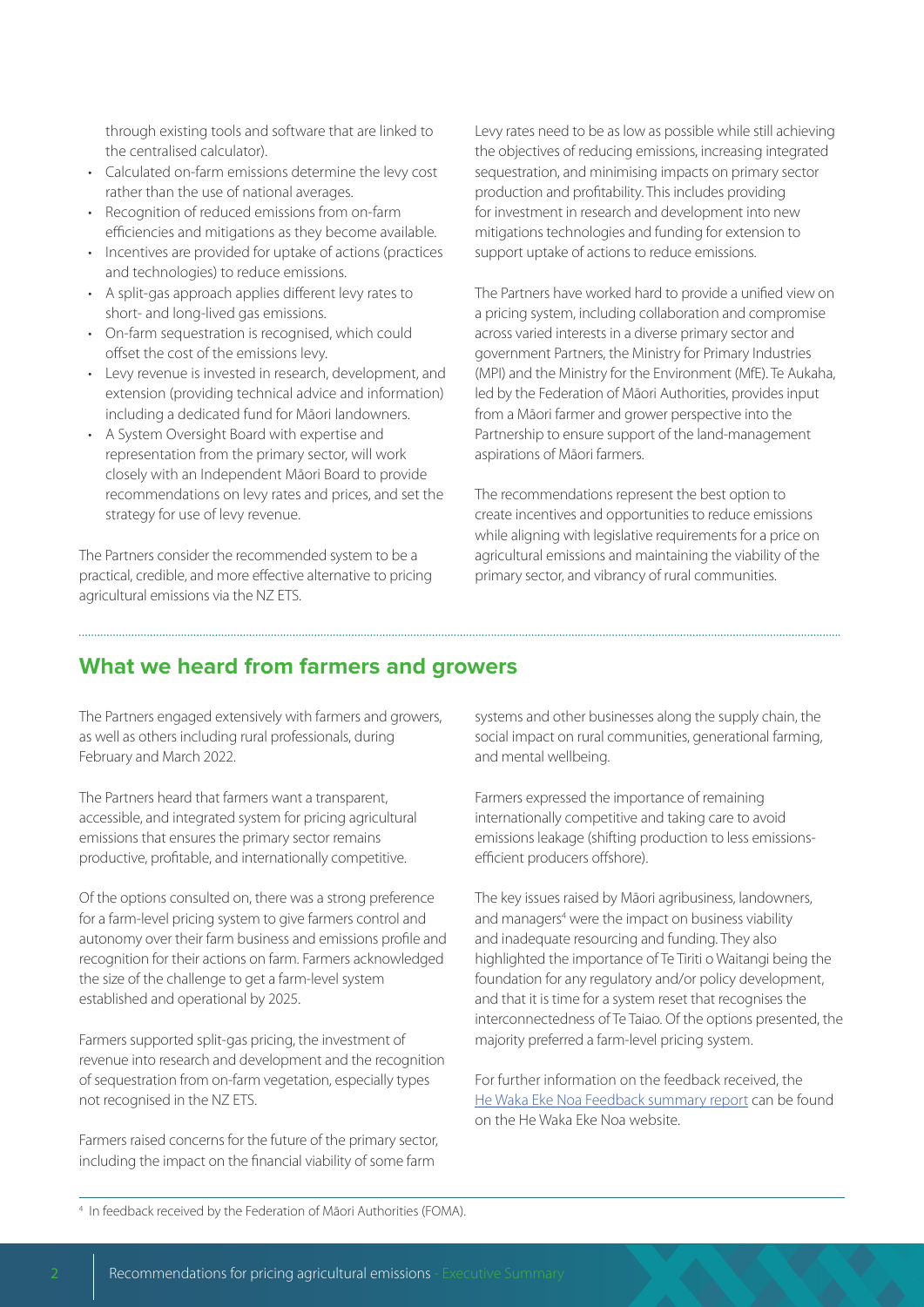#### **How this meets the criteria**

The Partners have worked to design a system that is:

- Effective reduces agricultural emissions in total and per unit of product and maintains a profitable primary sector
- Practical clear and simple system that minimises administration costs
- Credible scientifically robust (includes mātauranga Māori) and transparent
- Integrated aligns with wider primary sector and government objectives and activities
- Equitable recognises early adopters and has 'equitable' impacts across the primary sector.

There are some decisions in the design of the system that require trade-offs between these criteria. These trade-offs are discussed in the relevant sections of the report. Overall, Partners consider the recommended system to best meet these criteria in light of those trade-offs.

In addition to these criteria, giving effect to Te Tiriti o Waitangi, which includes Te Tiriti principles of partnership and active protection, must be considered in the system design and pricing system.

#### **What this will achieve**

The Partners recognise that creating incentives and opportunities to reduce on-farm emissions requires a broader approach and framework than just focusing on a system for pricing emissions. He Waka Eke Noa is developing a framework that includes guidance, support, and tools to help farmers and growers measure their emissions and make informed decisions on actions to reduce or manage emissions. Any emissions management approach must also support farmers' and growers' resilience to changing market drivers and climate conditions.

#### **Government legislated emissions reduction targets:**

- $\mathsf{CH}_{\mathsf{4}}$  emissions to reduce by 10% below 2017 levels by 2030, and by 24 – 47% by 2050.
- $\,$  N<sub>2</sub>O and CO<sub>2</sub> to reduce to net zero by 2050

The targets are out of scope for He Waka Eke Noa, industry partners will be engaging with the Government on targets outside of He Waka Eke Noa.

This framework, including an appropriate pricing system, is expected to lead to an estimated reduction in methane emissions of between 4 and 5.5%, depending on the availability of technology options. Alongside reductions that will occur as part of business as usual and via the waste

sector, this would achieve methane emission reductions in line with the 10% reduction target in legislation.

He Waka Eke Noa modelling estimates that by 2030, agricultural emissions of methane  $(CH_4)$  will reduce by 4.4% and nitrous oxide  $(N_2O)$  by 2.9% under existing government policies (e.g. National Policy Statement for Freshwater, and Forestry in the NZ ETS) and market and economic drivers<sup>5</sup>. It is anticipated that the waste sector could achieve a reduction in total biogenic methane of at least 1.7% by 20306 .

Prices have yet to be set for emissions pricing within He Waka Eke Noa but current scenario modelling estimated that if a farm-level split-gas levy was applied to agricultural emissions along with incentives for actions to reduce emissions then an additional 4 – 5.5% reduction in gross methane emissions, and 2.9 – 3.2% in gross nitrous oxide emissions between now and 2030 is achievable (over and above the baseline achieved by other environmental policies)<sup>7</sup>. These emissions reductions come from a combination of within-farm land-use change, practice change and technology uptake. As discussed in Section 10: Impacts and insights, it is possible the emissions reductions could be higher at the prices modelled.

<sup>5</sup> Resource Economics, 2022, [Pricing agricultural GHG emissions: sectoral impacts and cost benefit analysis.](https://hewakaekenoa.nz/wp-content/uploads/2022/06/FINAL-Pricing-agricultural-GHG-emissions-sectoral-impacts-and-cost-benefit-analysis.pdf)

<sup>7</sup> Resource Economics, 2022, [Pricing agricultural GHG emissions: sectoral impacts and cost-benefit analysis](https://hewakaekenoa.nz/wp-content/uploads/2022/06/FINAL-Pricing-agricultural-GHG-emissions-sectoral-impacts-and-cost-benefit-analysis.pdf).

<sup>6</sup> Climate Change Commission, 2021, [https://ccc-production-media.s3.ap-southeast-2.amazonaws.com/public/Evidence-21/Evidence-](https://ccc-production-media.s3.ap-southeast-2.amazonaws.com/public/Evidence-21/Evidence-CH-12-Long-term-scenarios-to-meet-the-2050-target.pdf)[CH-12-Long-term-scenarios-to-meet-the-2050-target.pdf](https://ccc-production-media.s3.ap-southeast-2.amazonaws.com/public/Evidence-21/Evidence-CH-12-Long-term-scenarios-to-meet-the-2050-target.pdf) (see 'headwinds' scenario)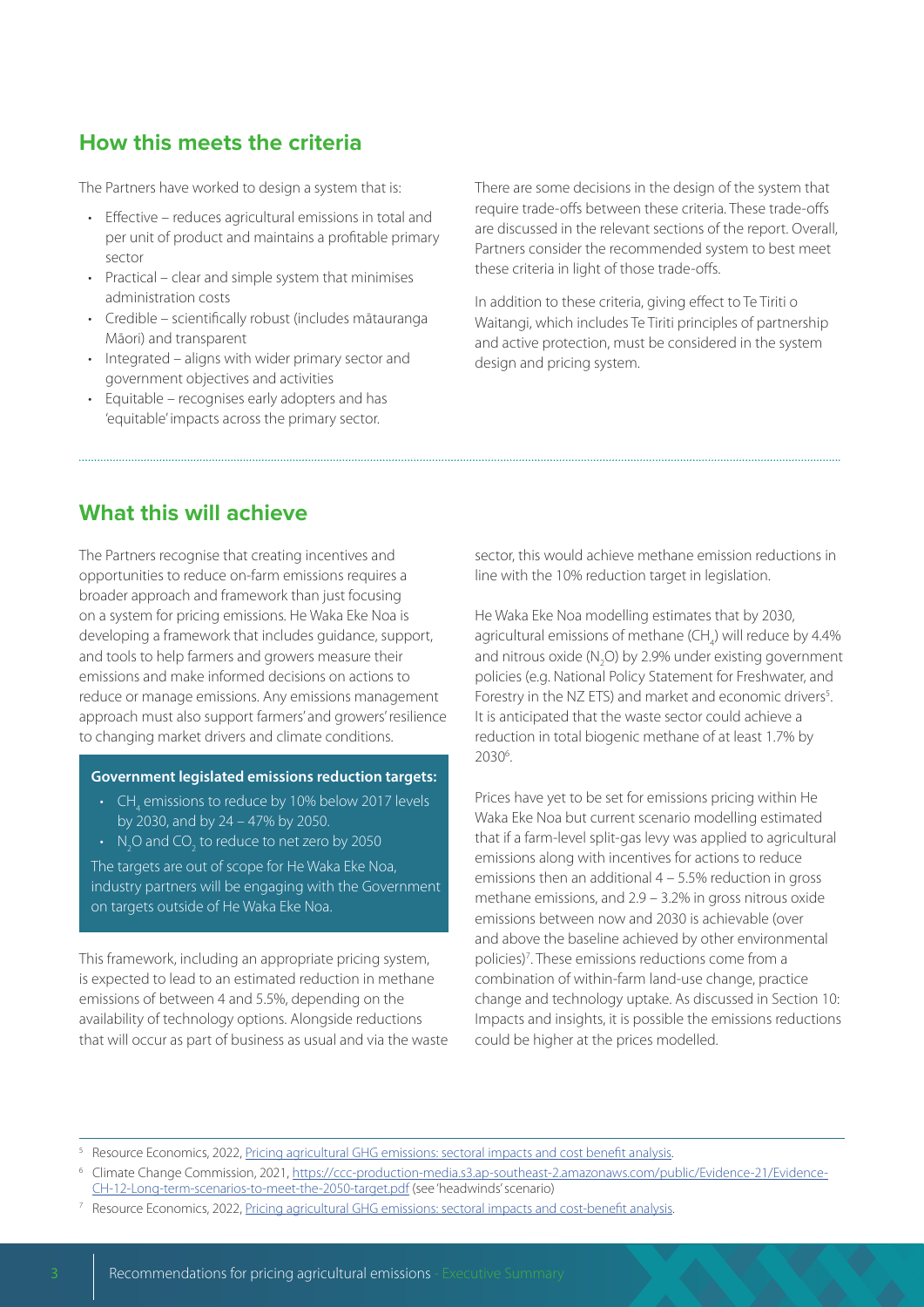|      | Farm-level Levy and revenue recycling Existing policies Waste sector |         |      | <b>Total</b>    |
|------|----------------------------------------------------------------------|---------|------|-----------------|
| l CH | $4 - 5.5%$                                                           | $4.4\%$ | 1.7% | $10.1 - 11.6\%$ |
| N, O | $2.9 - 3.2\%$                                                        | 2.9%    |      | $5.8 - 6.1\%$   |

Table 1: Estimated gross emissions reductions acheived through existing policies, waste and farm-level levy by 2030

#### **What the impact is estimated to be**

Until the actual price is set, the Partnership modelling is based on prices that are estimates of what could be required to meet the primary sector's assumed contributions to emissions reductions targets. The Partners are not recommending the use of these prices in future, rather the price settings will be recommended by the System Oversight Board based on a range of factors more comprehensive than those used in the modelling.

The modelling found that the indicative prices will have a wide range of impacts given the different types of farm systems. The modelled impact on average farm profit varies from zero up to 7.2%, but there is significant variation across farm systems and some farms may be impacted significantly more than this.

In general, deer, sheep and beef operations will face a greater impact on their bottom line than dairy operations under the same levy rates. In addition to the [Sectoral](https://hewakaekenoa.nz/wp-content/uploads/2022/06/FINAL-Pricing-agricultural-GHG-emissions-sectoral-impacts-and-cost-benefit-analysis.pdf)  impacts report<sup>8</sup>, [Beef + Lamb New Zealand analysis](https://beeflambnz.com/sites/default/files/levies/files/BLNZ-Modelling-Report-HWEN.pdf) of over 300 actual farms indicates a large variation in the impact on farm profit. At the extreme, based on 70 years of Economic Service analysis of farmer behaviour, this would see a significant number of farms exiting meat production. This could result in much higher methane reductions as a result of land-use change than modelled in the Sectoral

impacts report. The conclusion being that more emissions reductions are likely to occur at lower levy prices than modelled.

Current modelling estimates that a farm-level split-gas levy will result in a fall in production of milk of 1.4% and meat of 0.1%. This is the lower of the impacts discussed during consultation. Analysis<sup>9</sup> identified that there is an emissions leakage risk for milk, beef and sheep meat associated production decreases. Emissions reductions modelled in the sheep and beef sector in response to the farm-level split-gas levy result almost exclusively from the uptake of mitigation technologies. These affect the emissions intensity of output but do not have any impact on meat production. The largest emission reductions in sheep and beef are from existing policies i.e., land use change to forestry driven by the NZ ETS carbon price. The impacts are discussed further in Section 10: Impacts and insights.

Minimising these impacts requires a careful balancing of the systems settings, in particular levy rates. If the system settings do not adequately take into account risks to farmer profitability and international competitiveness it could have significant impacts on the viability of New Zealand's agricultural sector.

#### **Recognising Māori rights and interests**

The pricing system must consider the unique circumstances, rights and interests of Māori agribusiness, landowners, and landholdings, and recognise the unique land tenure and ownership structures that Māori land authorities operate within as a result of legislation, and the historical impediments that constrain the development and use of Māori land. This report includes a section from the Federation of Māori Authorities (FOMA) that outlines Māori values and position. FOMA membership represents Māori landowners across Aotearoa.

<sup>&</sup>lt;sup>8</sup> Resource Economics, 2022, [Pricing agricultural GHG emissions: sectoral impacts and cost-benefit analysis](https://hewakaekenoa.nz/wp-content/uploads/2022/06/FINAL-Pricing-agricultural-GHG-emissions-sectoral-impacts-and-cost-benefit-analysis.pdf).

Resource Economics, 2022, [Pricing agricultural GHG emissions: impacts on emissions leakage](https://hewakaekenoa.nz/wp-content/uploads/2022/06/FINAL-Pricing-agricultural-GHG-emissions-impacts-on-emissions-leakage.pdf).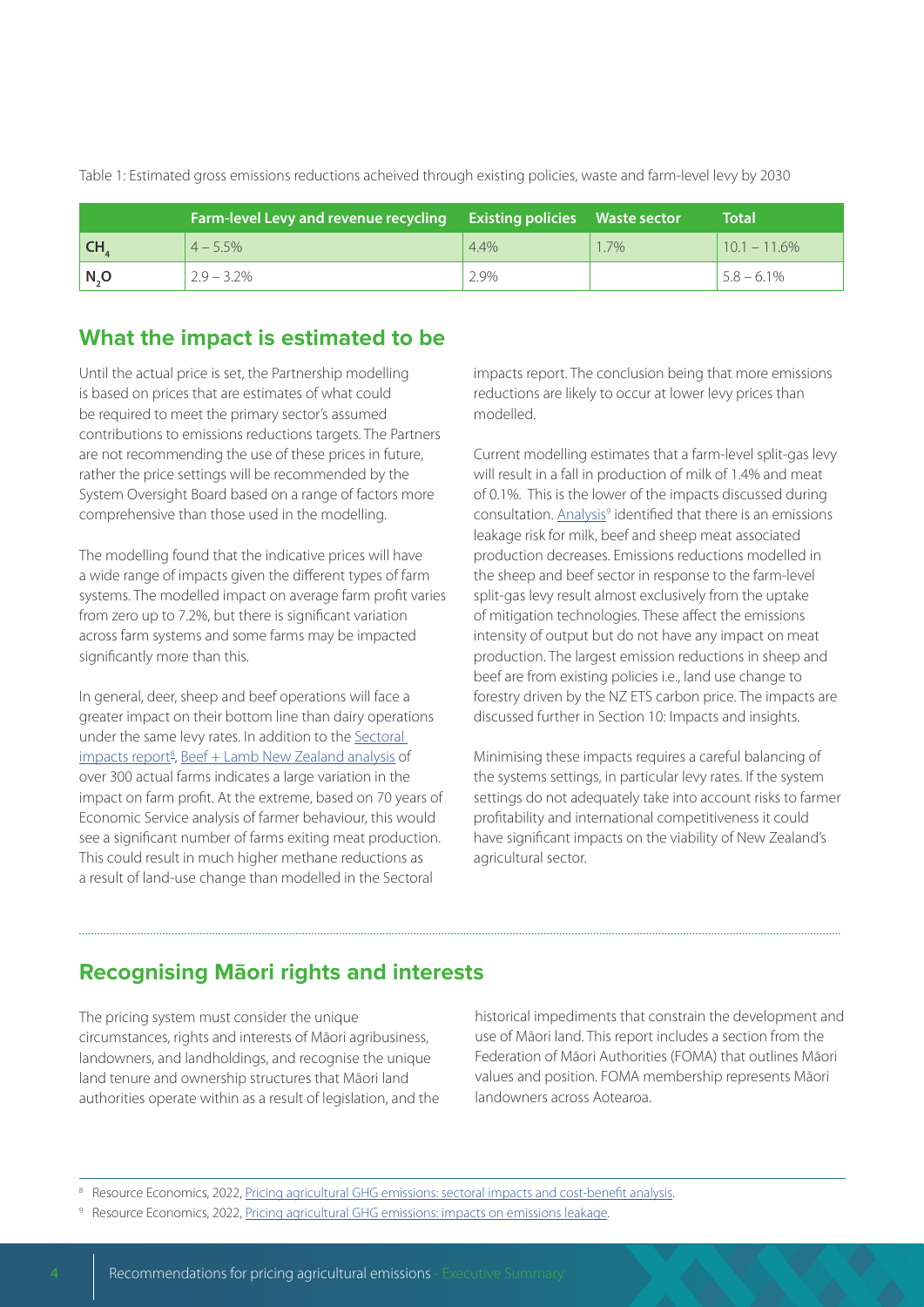#### **What is next?**

Government will consider the Partners' recommendations and make a final decision in December 2022.

If the Government agrees to the Partners' recommendations for pricing agricultural emissions, then the relevant legislation will need to be drafted in 2023.

The Partners have identified areas for further work on policy design detail and are committed to progressing this work alongside government while the recommendations are being considered. There is also additional work required to

ensure the farm-level pricing system is fit for purpose for industries not directly represented by the Partnership e.g., pork and poultry.

Partners will continue to work alongside farmers and growers to ensure that all farms in New Zealand have a documented annual total of on-farm greenhouse gas emissions ('know their number') by 31 December 2022. They will also progress towards all farms having a written plan to measure and manage their greenhouse gas emissions ('have a plan') by 1 January 2025.